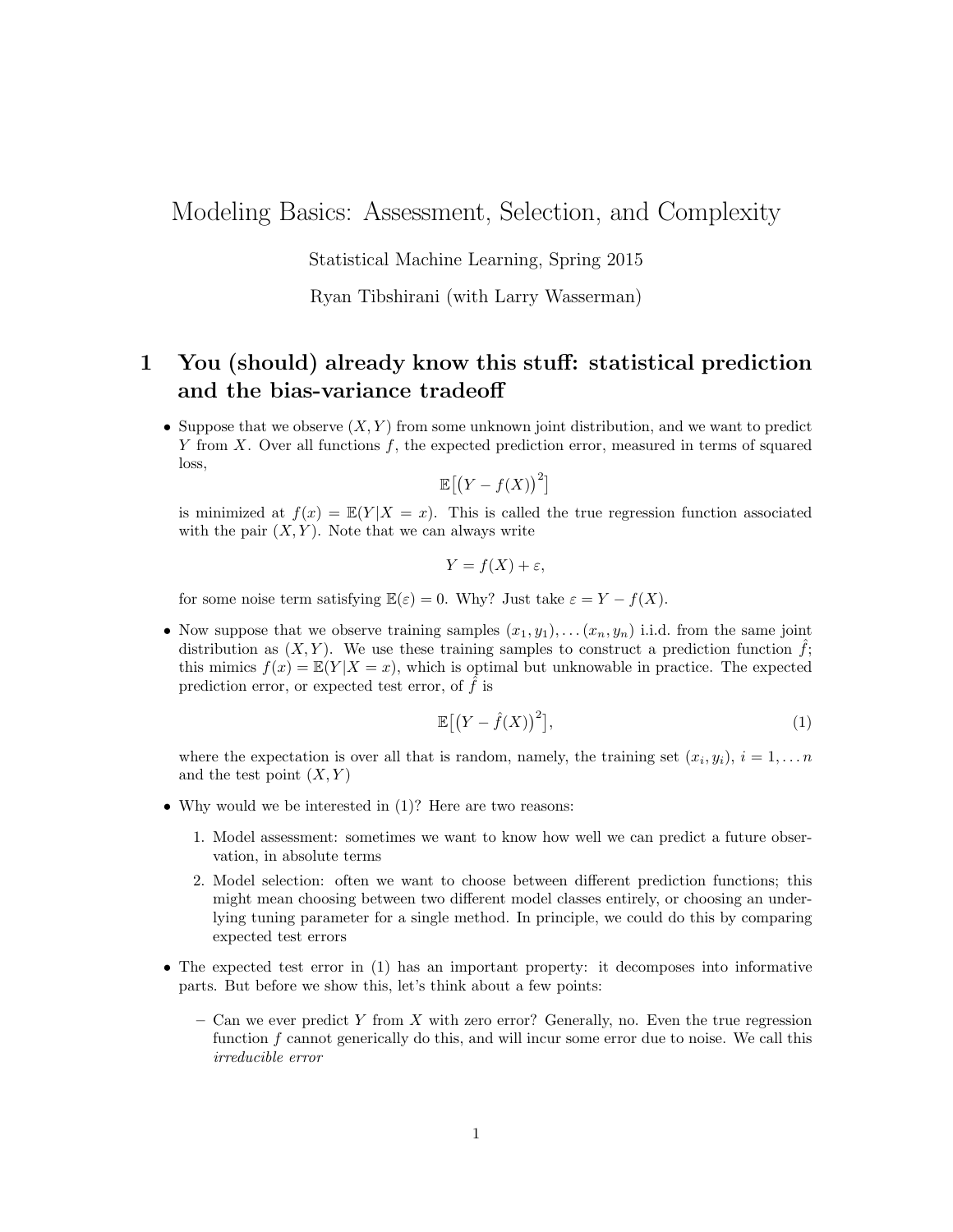- What happens if our fitted function  $\hat{f}$  belongs to a model class that is far from the true regression function  $f$ ? E.g., we choose to fit a linear model in a setting where the true relationship is far from linear? As a result, we encounter error, what we call estimation bias
- What happens if our fitted (random) function  $\hat{f}$  is itself quite variable? In other words, over different copies of the training set, we end up constructing substantially different functions  $\hat{f}$ ? This is another source of error, that we'll call *estimation variance*
- More so than just these intuitive descriptions, the expected test error mathematically decomposes into a sum of three corresponding parts. Begin by writing the model

$$
Y = f(X) + \varepsilon,
$$

where  $\varepsilon$  has mean zero, variance  $\sigma^2$ , and is independent of X. Note that the independence condition is the an actual (nontrivial) assumption. Recall that  $(x_i, y_i)$ ,  $i = 1, \ldots n$  are independent of each other and of  $(X, Y)$ , all with the same distribution. We'll look at the expected test error, conditional on  $X = x$  for some arbitrary input x. It follows that

$$
\mathbb{E}\left[\left(Y-\hat{f}(x)\right)^2 \big| X=x\right] = \sigma^2 + \underbrace{\mathbb{E}\left[\left(f(x)-\hat{f}(x)\right)^2\right]}_{\text{Risk}(\hat{f}(x))}.
$$

The first term  $\sigma^2$  is the *irreducible error*, or sometimes referred to as the *Bayes error*, and the second term is called the risk, or mean squared error (MSE). The risk further decomposes into two parts, so that

$$
\mathbb{E}\left[\left(Y-\hat{f}(x)\right)^{2}\middle|X=x\right]=\sigma^{2}+\underbrace{\left(f(x)-\mathbb{E}[\hat{f}(x)]\right)^{2}}_{\text{Bias}^{2}(\hat{f}(x))}+\underbrace{\mathbb{E}\left[\left(\hat{f}(x)-\mathbb{E}[\hat{f}(x)]\right)^{2}\right]}_{\text{Var}(\hat{f}(x))},\tag{2}
$$

the latter terms being the squared estimation bias or simply bias, and the estimation variance or simply *variance*, respectively. The decomposition (2) is called the *bias-variance decomposition* or bias-variance tradeoff

- From the bias-variance tradeoff (2), we can see that even if our prediction is unbiased, i.e.,  $\mathbb{E}[\hat{f}(x)] = f(x)$ , we can still incur a large error if it is highly variable. Meanwhile, even when our prediction is stable and not variable, we can incur a large error if it is badly biased. There is a tradeoff here, but it need it is really never be one-to-one; e.g., in some cases, it can be worth sacrificying a little bit of bias to gain large decrease in variance
- Typical trend: underfitting means high bias and low variance, overfitting means low bias but high variance. E.g., think about  $k$  in  $k$ -nearest-neighbors regression: recall that, trained on  $(x_i, y_i), i = 1, \ldots n$ , the k-nearest-neighbors regression fit at an input point x is

$$
\hat{f}(x) = \frac{1}{k} \sum_{i \in \mathcal{N}_k(x)} y_i,\tag{3}
$$

where  $\mathcal{N}_k(x)$  denotes the indices of the k training inputs closest to x. How do the bias and variance behave for small  $k$ , and for large  $k$ ?

Let's consider the input training points  $x_1, \ldots, x_n$  all fixed (nonrandom) for simplicity. Then for the k-nearest-neighbors fit  $f$ ,

$$
\mathbb{E}\big[\big(Y-\hat{f}(X)\big)^2\big|X=x\big]=\sigma^2+\Big(f(x)-\frac{1}{k}\sum_{i\in\mathcal{N}_k(x)}f(x_i)\Big)^2+\frac{\sigma^2}{k}.
$$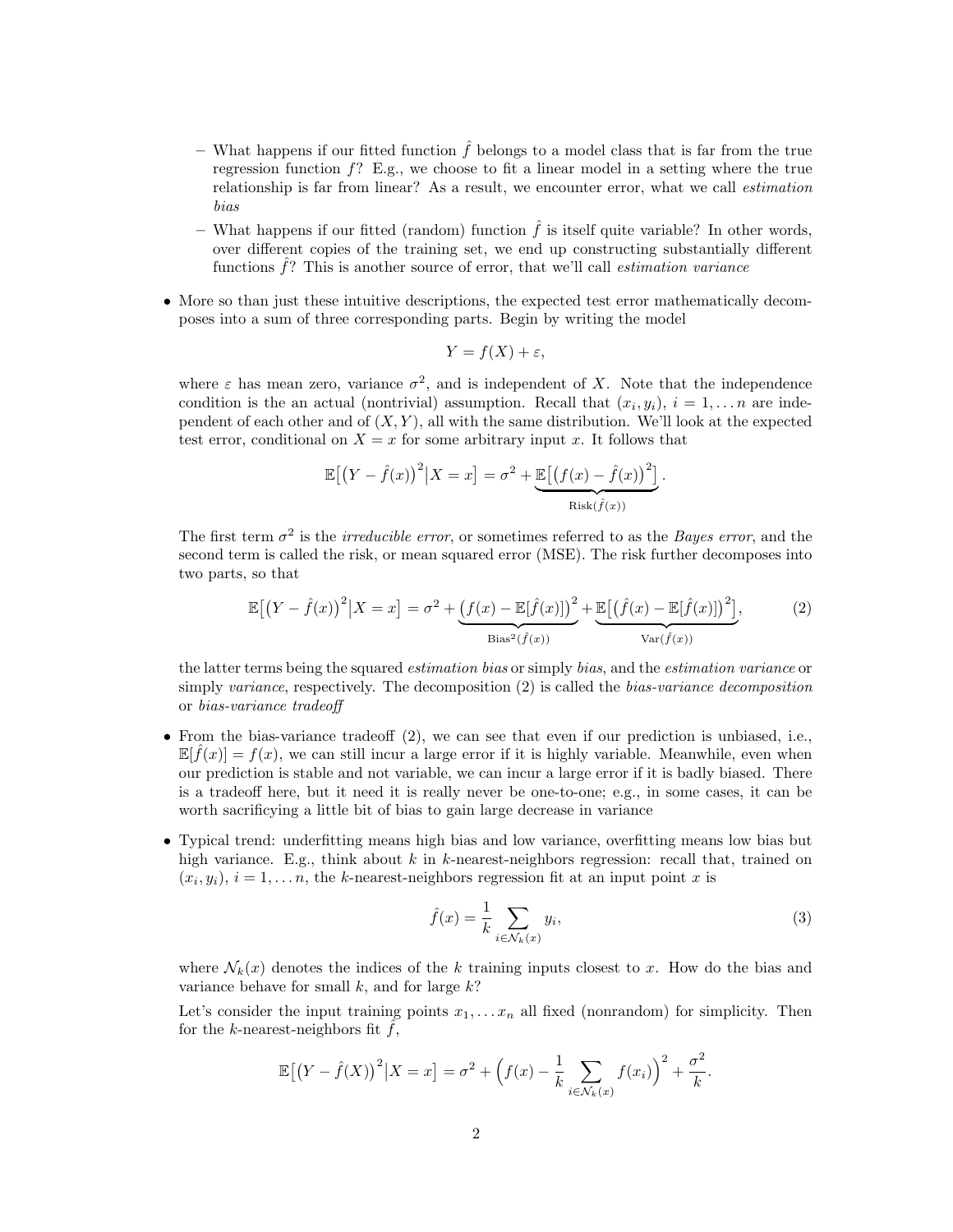Hence we can explicitly see that as  $k$  increases, the variance decreases, and the bias (likely) increases. Note that, for fixed  $x_1, \ldots, x_n$ , the k-nearest-neighbors fit  $f(x)$  in (3), at any input x, is just a linear function of  $y_1, \ldots, y_n$ . This is an example of what is called a linear smoother, which we'll discuss more later in Section 5

• Finally, unconditionally over  $X$ , the bias-variance decomposition reads

$$
\mathbb{E}\left[\left(Y-\hat{f}(X)\right)^2\right] = \sigma^2 + \int \text{Bias}^2(\hat{f}(x)) P_X(dx) + \int \text{Var}(\hat{f}(x)) P_X(dx),
$$

where  $P_X$  is the distribution of X (this follows from taking an expectation over X in (2)). In words, the expected test error is the Bayes error  $+$  average (squared) bias  $+$  average variance

# 2 Training error and optimism

• Now that we have convinced ourselves that the expected test error (1) is a useful quantity, how do we estimate it? Clearly if we had a test set  $(x'_1, y'_1), \ldots, (x'_m, y'_m)$ , independent of the training set and from the same distribution, then the observed average test error

$$
\frac{1}{m}\sum_{i=1}^m\big(y'_i-\hat{f}(x'_i)\big)^2
$$

would serve as an unbiased estimate for  $\mathbb{E}[(Y - \hat{f}(X))^2]$ . But we are often not this fortunate to have test data

• What's wrong with the average training error

$$
\frac{1}{n} \sum_{i=1}^{n} (y_i - \hat{f}(x_i))^2
$$
?

This measures the squared error of  $\hat{f}$  around the data we used to fit it—the problem is that this will be, generally speaking, far too optimistic. Why? Because we chose  $\hat{f}$  so that it fit well to the training data  $(x_i, y_i)$ ,  $i = 1, \ldots n$ , of course its error is going to look too small

- This rules out using the training error for the first purpose described above, model assessment. But if the expected training error was systematically (always) different than the expected test error by the same amount, then we could use it for the second purpose, model selection. E.g., if it the training error curve had the right shape with  $k$  (but just not the right height), then we could still use it to choose  $k$  in  $k$ -nearest-neighbors regression. Unforunately, this is essentially never the case; in almost all real examples, the training error curve has both the wrong magnitude and the wrong shape. (What is the 1-nearest-neighbor training error?)
- The expected test and training errors can be linked in a useful way, if we again assume that fixed inputs, for simplicity. That is, let  $(x_1, y_1'), \ldots (x_n, y_n')$  denote a test set, independent of and having the same distribution as as  $(x_1, y_1), \ldots (x_n, y_n)$ . The inputs  $x_1, \ldots x_n$  are fixed in both sets, and only the observations  $y_i, y'_i, i = 1, \ldots n$  are random, drawn according to

$$
y_i = f(x_i) + \epsilon_i, \quad i = 1, \dots n,
$$
  

$$
y'_i = f(x_i) + \epsilon'_i, \quad i = 1, \dots n,
$$

all errors  $\epsilon_i, \epsilon'_i, i = 1, \dots n$  i.i.d. with mean zero and variance  $\sigma^2$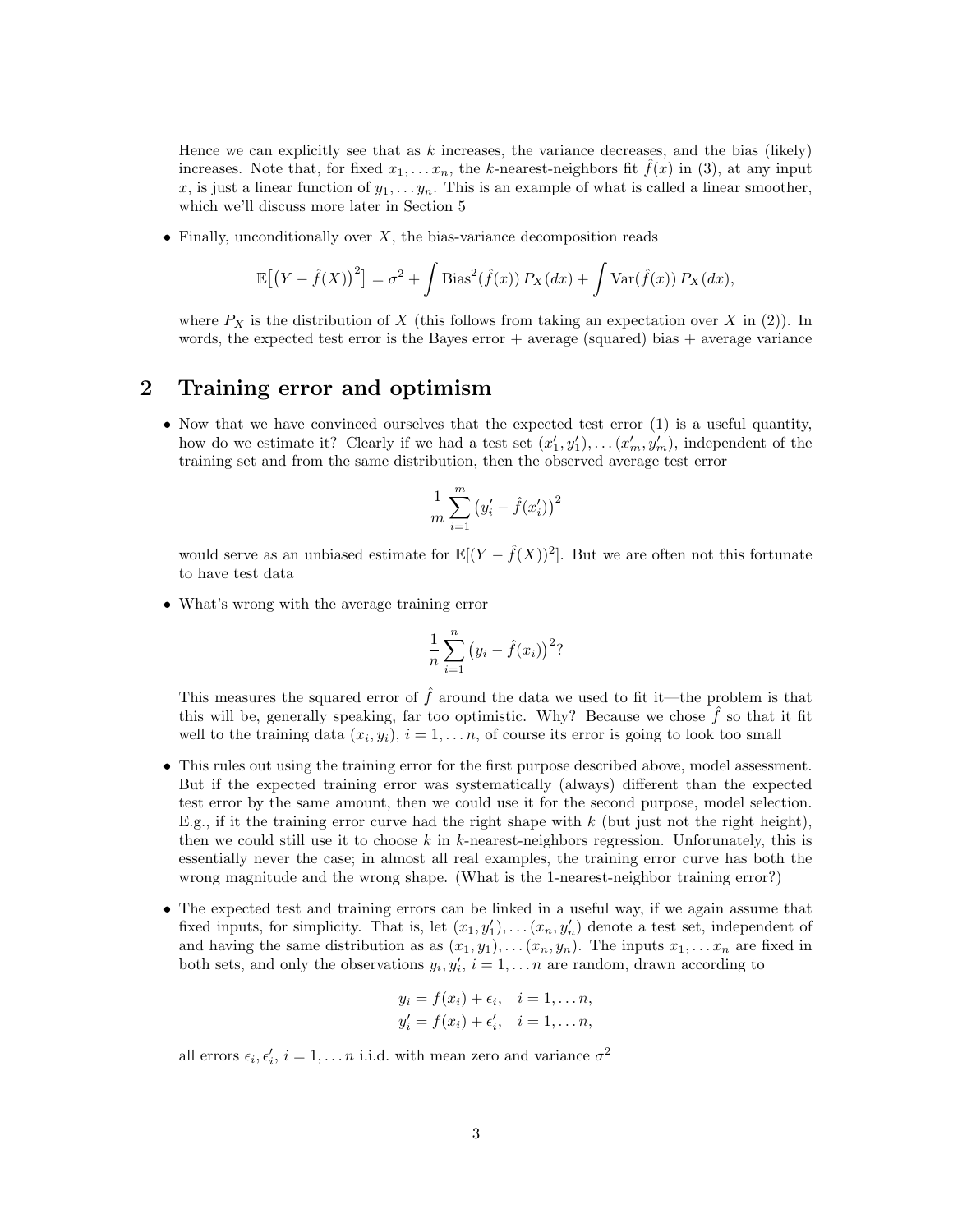In vector notation, write  $y, y' \in \mathbb{R}^n$  for the training and test observations, and write  $\hat{f} =$  $(\hat{f}(x_1), \ldots, \hat{f}(x_n)) \in \mathbb{R}^n$  for the training fitted values. Then the expected test error is

$$
\frac{1}{n}\mathbb{E}\|y'-\hat{f}\|_2^2,
$$

where the expectation is taken over y, y'. Now write  $f = (f(x_1), \ldots, f(x_n)) \in \mathbb{R}^n$ , and decompose

$$
\frac{1}{n}\mathbb{E}\|y'-\hat{f}\|_2^2 = \frac{1}{n}\mathbb{E}\|y'-f+f-\hat{f}\|_2^2
$$
  
\n
$$
= \sigma^2 + \frac{1}{n}\mathbb{E}\|f-\hat{f}\|_2^2
$$
  
\n
$$
= 2\sigma^2 + \frac{1}{n}\mathbb{E}\|y-\hat{f}\|_2^2 + \frac{2}{n}\mathbb{E}(f-y)^T(y-\hat{f})
$$
  
\n
$$
= \frac{1}{n}\mathbb{E}\|y-\hat{f}\|_2^2 + \frac{2}{n}\text{tr}(\text{Cov}(y,\hat{f})).
$$

In other words, the optimism—difference in expected test and expected training errors—can be expressed as

$$
\frac{1}{n}\mathbb{E}\|y'-\hat{f}\|_2^2 - \frac{1}{n}\mathbb{E}\|y-\hat{f}\|_2^2 = \frac{2}{n}\text{tr}\big(\text{Cov}(y,\hat{f})\big) = \frac{2}{n}\sum_{i=1}^n\text{Cov}\big(y_i,\hat{f}(x_i)\big). \tag{4}
$$

So the higher the correlation between  $y_i$  and its fitted value  $\hat{f}(x_i)$ , the greater the optimism. We'll see that in many cases we can either evaluate or estimate the right-hand side above, which can be extremely useful

# 3 Degrees of freedom and unbiased risk estimation

• For  $\hat{f} = (\hat{f}(x_1), \dots, \hat{f}(x_n)) \in \mathbb{R}^n$  and the same setup as before—that is,  $x_1, \dots, x_n$  considered fixed, and  $\hat{f}$  trained on  $(x_1, y_1), \ldots (x_n, y_n)$ —the *degrees of freedom* of  $\hat{f}$  is defined as

$$
df(\hat{f}) = \frac{1}{\sigma^2} \sum_{i=1}^{n} Cov(y_i, \hat{f}(x_i)).
$$
\n(5)

Hence the optimism in (4) can be more succintly written as

$$
\frac{1}{n}\mathbb{E}\|y'-\hat{f}\|_2^2 - \frac{1}{n}\mathbb{E}\|y-\hat{f}\|_2^2 = \frac{2\sigma^2}{n}\mathrm{df}(\hat{f}).\tag{6}
$$

Intuitively, we can think of  $df(\hat{f})$  as the effective number of parameters used by the fit  $\hat{f}$ , a measure of complexity of  $\hat{f}$ . A few simple examples that support this intuition:

- If 
$$
\hat{f} = (y_1, \dots, y_n)
$$
, then df $(\hat{f}) = n$   
\n- If  $\hat{f}(x_i) = \bar{y} = \frac{1}{n} \sum_{j=1}^n y_j$  for each  $i = 1, \dots, n$ , then df $(\hat{f}) = 1$   
\n- If  $\hat{f}(x_i) = \frac{1}{k} \sum_{j \in \mathcal{N}_k(x)} y_j$  for each  $i = 1, \dots, n$ , then df $(\hat{f}) = n/k$ 

• Suppose that we can compute the degrees of freedom of  $\hat{f}$ , or even more broadly, compute an unbiased estimate  $\hat{df}(\hat{f})$ , with the property

$$
\mathbb{E}[\widehat{\mathrm{df}}(\widehat{f})] = \mathrm{df}(\widehat{f}).
$$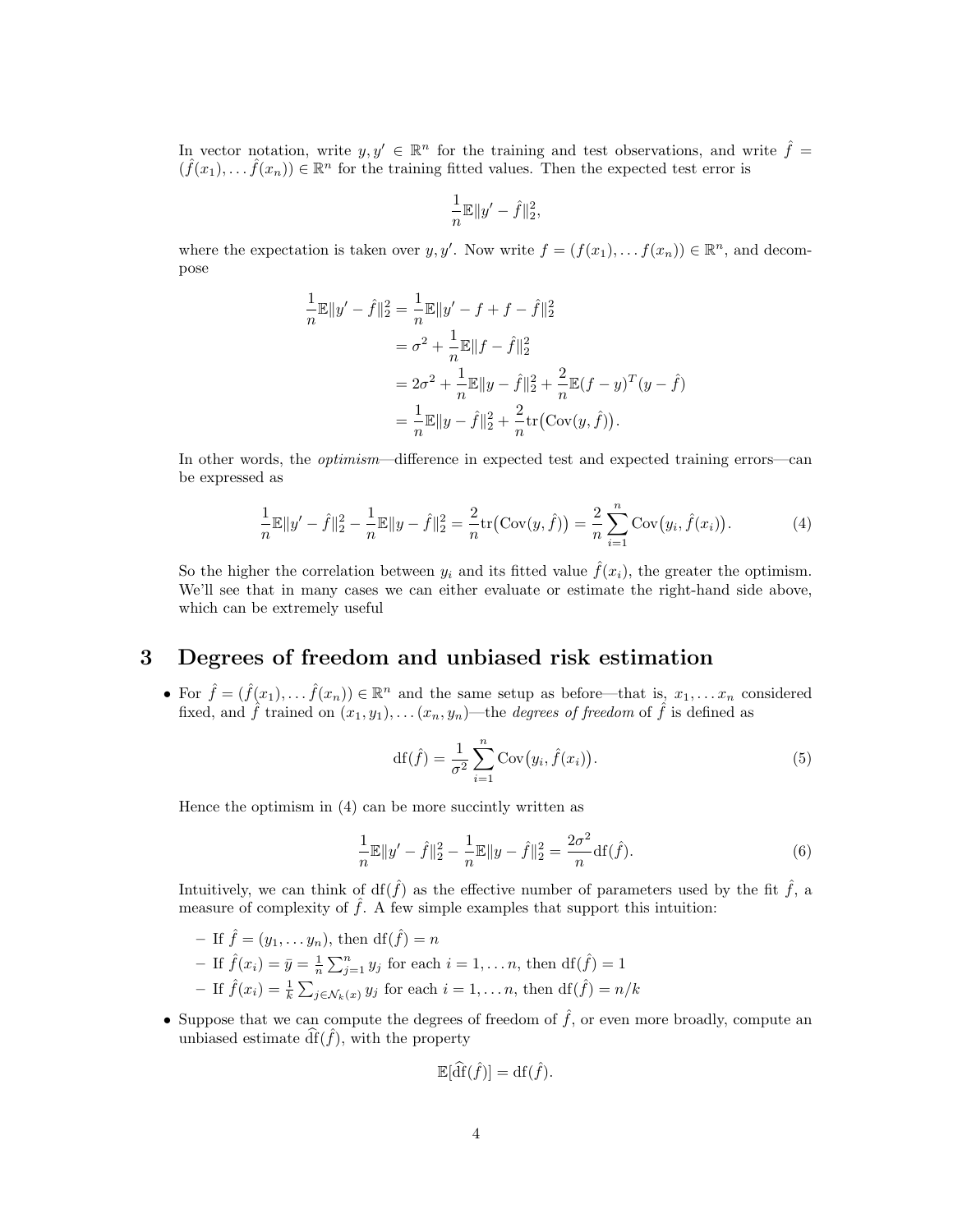Then following from (6), the quantity

$$
\hat{T} = \frac{1}{n} \|y - \hat{f}\|_2^2 + \frac{2\sigma^2}{n} \hat{\mathrm{df}}(\hat{f})
$$

serves as unbiased estimate for the expected test error of  $\hat{f}$ , i.e.,

$$
\mathbb{E}(\hat{T}) = \frac{1}{n} \mathbb{E} \|y' - \hat{f}\|_2^2
$$

• Often times you will encounter this principle referred to in terms of unbiased risk estimation, since

$$
\hat{R} = \hat{T} - \sigma^2 = \frac{1}{n} ||y - \hat{f}||_2^2 + \frac{2\sigma^2}{n} \hat{df}(\hat{f}) - \sigma^2
$$

serves as an unbiased estimate for the risk,

$$
\mathbb{E}(\hat{R}) = \frac{1}{n}\mathbb{E}\|f - \hat{f}\|_2^2
$$

We'll see how to explicitly compute degrees of freedom for linear smoothers, in Section 5. This is a suprisingly broad class. Later in the course, we'll see how to use Stein's formula to compute unbiased estimates of degrees of freedom in an even more general setting, too

- Note: all of the above assumes that  $\sigma^2$  is known, which is not realisic. In practice, we'd have to estimate it
- An example of how to use this for model selection: suppose that we were considering fitted models  $\hat{f}_{\theta}$  indexed by a parameter  $\theta \in \Theta$ ; e.g., this could represent the number of neighbors k in k-nearest-neighbors regression. Suppose also that had access to  $df(f_{\theta})$  at each value of  $\theta$ . Then we could choose the parameter by minimizing our test error estimate,

$$
\hat{\theta} = \underset{\theta \in \Theta}{\text{argmin}} \ \frac{1}{n} \|y - \hat{f}_{\theta}\|_2^2 + \frac{2\sigma^2}{n} \widehat{\mathrm{df}}(\hat{f}_{\theta}).
$$

An important point to be aware of: while  $\hat{T}(\hat{f}_{\theta}) = \frac{1}{n} ||y - \hat{f}_{\theta}||_2^2 + \frac{2\sigma^2}{n}$ An important point to be aware of: while  $\hat{T}(\hat{f}_{\theta}) = \frac{1}{n} ||y - \hat{f}_{\theta}||_2^2 + \frac{2\sigma^2}{n} \hat{df}(\hat{f}_{\theta})$  gives an unbiased estimate for the expected test error at any fixed  $\theta$ , we should anticipate that  $\hat{T}(\hat{f}_{\hat{\theta}})$ downward biased (optimistic) as an estimate for the expected test error at  $\hat{\theta}$ . Why?

# 4 Cross-validation

• Cross-validation (CV) is quite a general tool for estimating the expected test error (1), that makes minimal assumptions—i.e., it doesn't assume that  $Y = f(X) + \varepsilon$  with  $\varepsilon$  independent of X, it doesn't assume that the training inputs  $x_1, \ldots, x_n$  are fixed, all it really assumes is that the training samples  $(x_1, y_1), \ldots (x_n, y_n)$  are i.i.d.

We split up our training set into  $K$  divisions or folds, for some number  $K$ ; usually this is done randomly. Write these as  $F_1, \ldots F_K$ , so  $F_1 \cup \ldots \cup F_K = \{1, \ldots n\}$ . Now for each  $k = 1, \ldots K$ , we fit our prediction function on all points but those in the k<sup>th</sup> fold, denoted  $\hat{f}^{-(k)}$ , and evaluate squared errors on the points in the kth fold,

$$
CV_k(\hat{f}^{-(k)}) = \frac{1}{n_k} \sum_{i \in F_k} (y_i - \hat{f}^{-(k)}(x_i))^2.
$$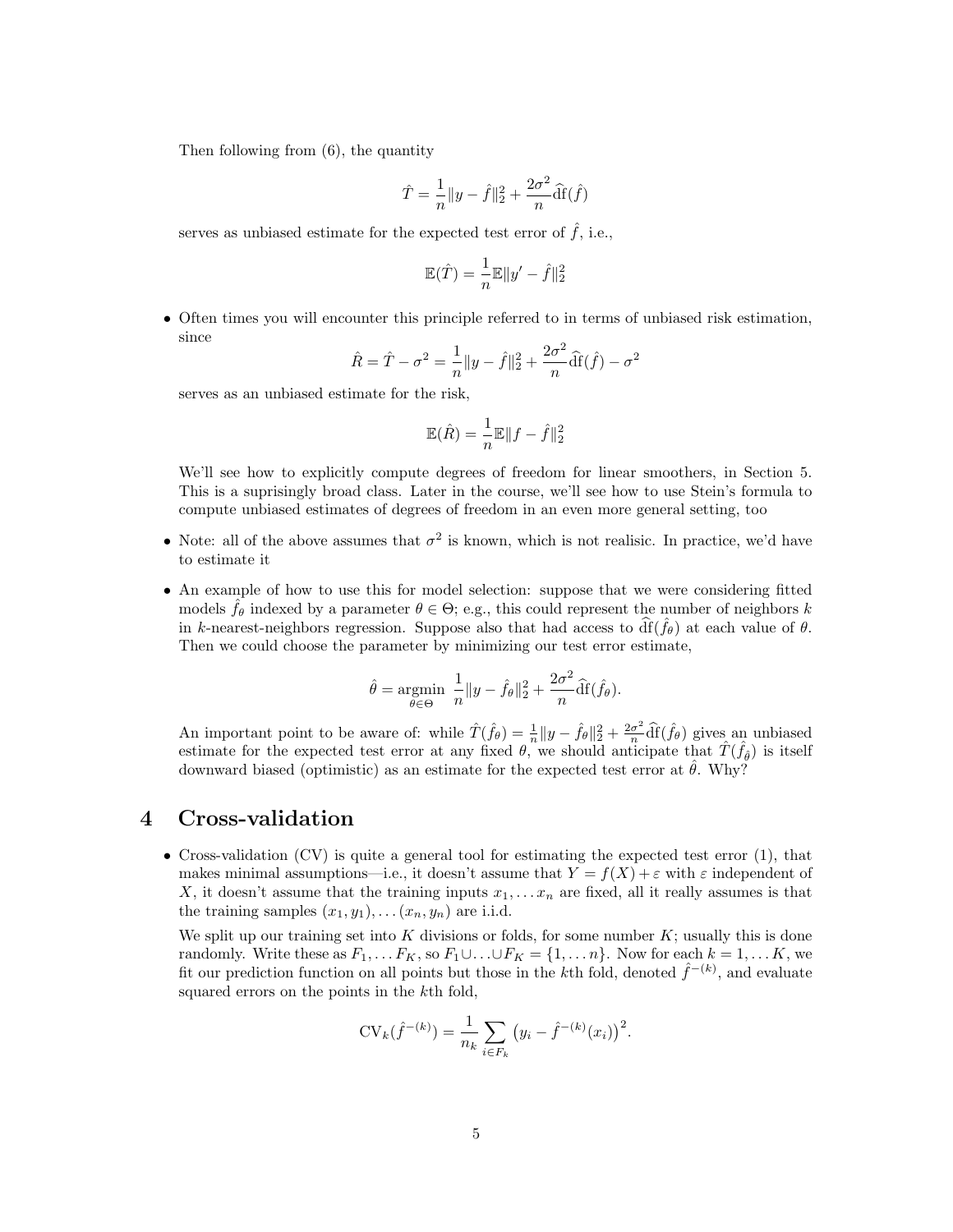Here  $n_k$  denotes the number of points in the kth fold,  $n_k = |F_k|$ . We average these fold-based errors to yield an estimate of the expected test error,

$$
CV(\hat{f}) = \frac{1}{K} \sum_{k=1}^{K} CV_k(\hat{f}^{-(k)}).
$$
 (7)

This is called K-fold cross-validation; the special case when  $K = n$  is referred to as leave-oneout cross-validation

- What is the difference between choosing say  $K = 5$  (a common choice) versus  $K = n$ ?
	- When  $K = 5$ , the function  $\hat{f}^{-(k)}$  in each fold k is fit on about  $4/5 \cdot n$  samples, and so we are looking at the errors incurred by a procedure that is trained on less data than the full  $\hat{f}$  in (1). Therefore the mean of the CV estimate (7) could be off. When  $K = n$ , this is not really an issue, since each  $f^{-(k)}$  is trained on  $n-1$  samples
	- When  $K = n$ , the CV estimate (7) is an average of n extremely correlated quantities; this is because each  $\hat{f}^{-(k)}$  and  $\hat{f}^{-(\ell)}$  are fit on  $n-2$  common training points. Hence the CV estimate will likely have very high variance. When  $K = 5$ , the CV estimate will have lower variance, since it the average of quantities that are less correlated, as the fits  $\hat{f}^{-(k)}$ ,  $k = 1, \ldots 5$  do not share as much overlapping training data

This is tradeoff (the bias-variance tradeoff, in fact!). Usually, a choice like  $K = 5$  or  $K = 10$ is more common in practice than  $K = n$ , but this is probably an issue of debate

• For K-fold CV, it's can be helpful to assign a notion of variability to the CV error estimate. We argue that

$$
Var(CV(\hat{f})) = Var\left(\frac{1}{K} \sum_{k=1}^{K} CV_k(\hat{f}^{-(k)})\right) \approx \frac{1}{K} Var(CV_1(\hat{f}^{-(1)})).
$$
\n(8)

Why is this an approximation? This would hold exactly if  $CV_1(\hat{f}^{-(1)}), \ldots CV_K(\hat{f}^{-(K)})$  were i.i.d., but they're not. This approximation is valid for small  $K$  (e.g.,  $K = 5$  or 10) but not really for big K (e.g.,  $K = n$ ), because then the quantities  $CV_1(\hat{f}^{(1)}), \ldots CV_K(\hat{f}^{(K)})$  are highly correlated

• For small K (e.g.,  $K = 5$  or 10), we can leverage (8) to get an estimate of the variance of the CV error estimate. We just use the sample variance appropriately, so that

$$
\frac{1}{K} \sum_{k=1}^{K} \left( \text{CV}_k(\hat{f}^{-(k)}) - \text{CV}(\hat{f}) \right)^2
$$

is our estimate of the variance of  $CV(\hat{f})$ 

• We can use this variance estimate to draw approximate standard deviation bands around a CV error curve, and this leads to model selection heuristics like the one-standard-error rule. That is, the usual rule for selecting a parameter  $\theta$  in a family of fitted models  $\hat{f}_{\theta}$ ,  $\theta \in \Theta$  would be to minimize the CV error:

$$
\hat{\theta} = \underset{\theta \in \Theta}{\operatorname{argmin}} \ \mathrm{CV}(\hat{f}_{\theta}).
$$

The one-standard-error rule, instead, chooses the simplest model that is within one standard error (i.e., one standard deviation) of the minimum CV error. How to measure simplicity? Well, degrees of freedom is one way to do so! Often, the parametrization  $\hat{f}_{\theta}$  will be such that  $df(\hat{f}_{\theta})$  behaves monotonically with  $\theta$ ; e.g., in k-nearest-neighbors, the degrees of freedom